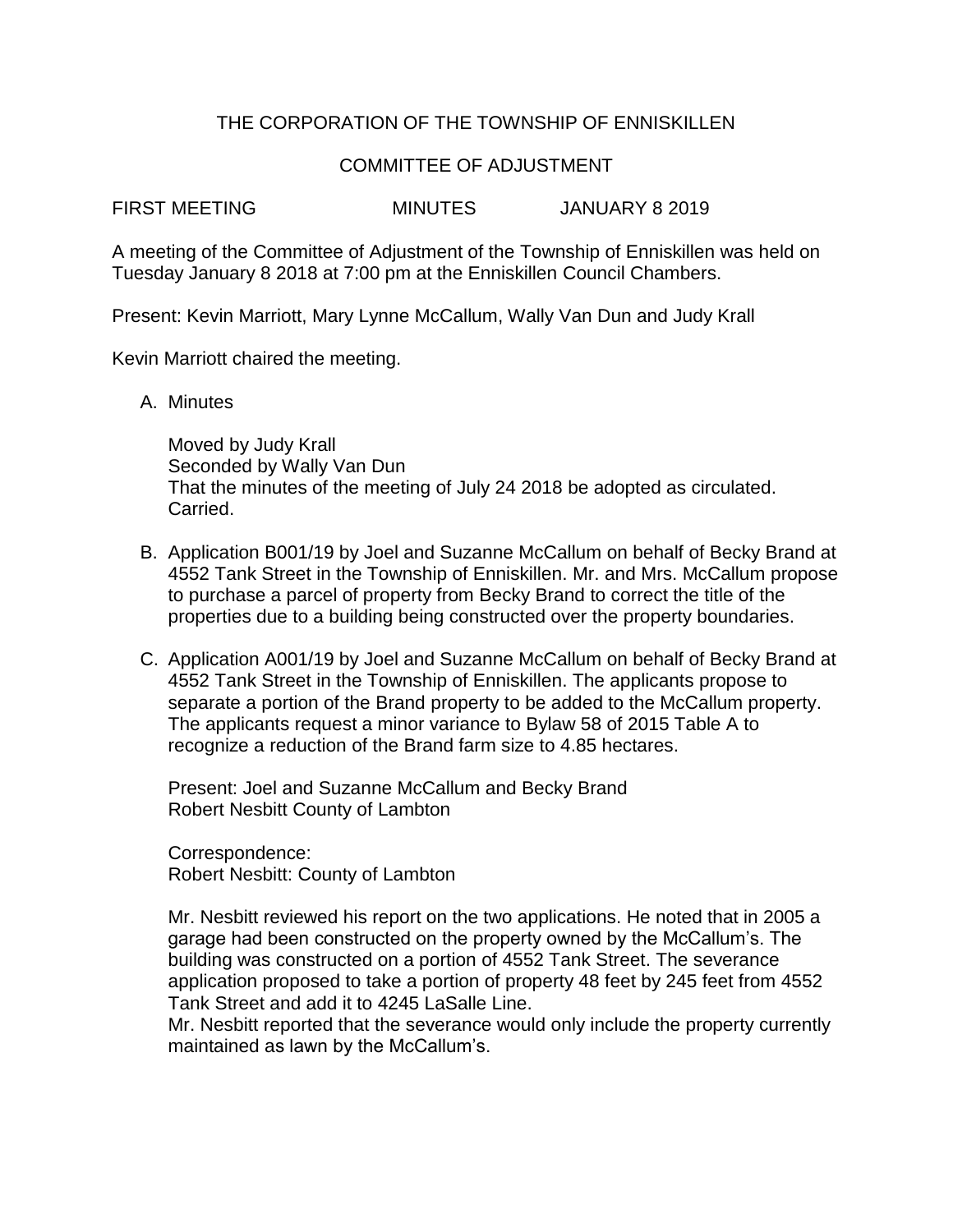Mr. Nesbitt noted that the minor variance application would recognize a reduction in the minimum farm size of 4552 Tank Street. He noted that the severance further reduced the farm lot size to 4.85 hectares.

Mr. Nesbitt noted that in his opinion the reduction in farm size met the general intent of the Official Plan in that no farm land was affected by the application. The variance was appropriate as it permitted the correction of an encroachment unto 4552 Tank Street.

He confirmed that the size adjustment was minor in nature.

Mr. Nesbitt noted that the department could support the severance application with conditions.

He requested that no conditions be applied to the minor variance. He recommended that two conditions be applied to the severance application.

That the applicants be required to obtain a minor variance to recognize a smaller parcel size. That the severed property be merged with 4245 LaSalle Line.

Mr. McCallum provided no input to the application.

Moved by Wally Van Dun Seconded by Judy Krall That application B001-19 be approved with conditions. Carried.

Conditions:

- 1. That a copy of the deed and survey in a form suitable for registration be deposited with the Secretary Treasurer.
- 2. That a fee of \$250.00 be paid to the Township of Enniskillen by cash or certified cheque.
- 3. That all conditions are to be fulfilled within one year of the notice of decision of this consent. The certificate of consent required by Section 53(42) of the Planning Act must be obtained within one year after notice of decision of this consent.
- 4. That the applicant obtain a minor variance respecting he minimum farm lot size.
- 5. That Section 50(3) of the Planning Act apply to any future conveyances (i.e. that the stipulated consent stamp be used to stamp the deed) and the severed lands be registered in the same name and interest as and be merged with the lands known municipality as 4245 LaSalle Line.

EFFECT OF WRITTEN AND ORAL SUBMISSIONS: